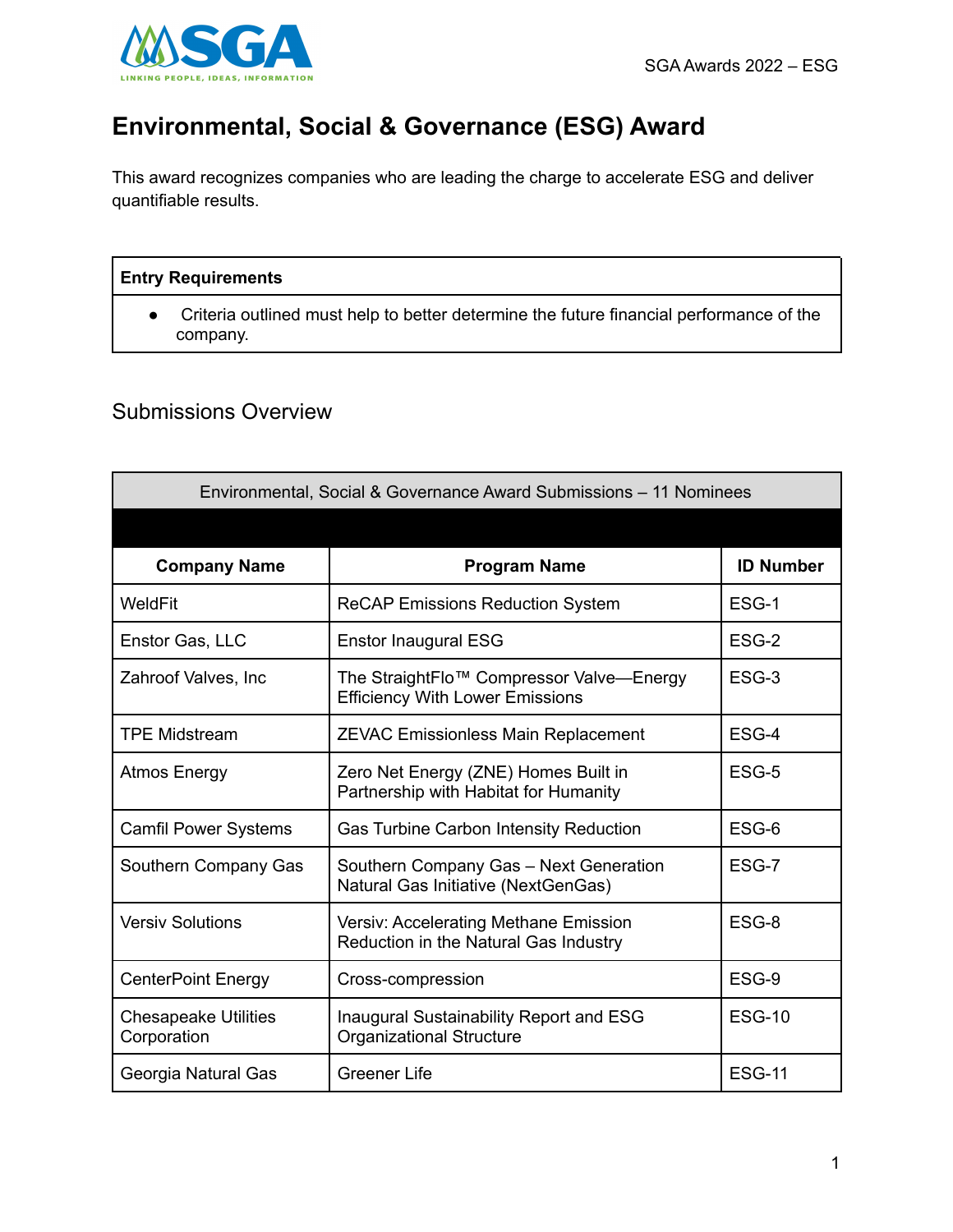

| <b>Nomination ESG-1</b>                                               |                                                                                                                                                                                                                                                                                                                                                                 |
|-----------------------------------------------------------------------|-----------------------------------------------------------------------------------------------------------------------------------------------------------------------------------------------------------------------------------------------------------------------------------------------------------------------------------------------------------------|
| <b>SGA Member Company</b><br><b>Name</b>                              | <b>WeldFit</b>                                                                                                                                                                                                                                                                                                                                                  |
| <b>Program Name</b>                                                   | <b>ReCAP Emissions Reduction System</b>                                                                                                                                                                                                                                                                                                                         |
| <b>Program Description</b>                                            | WeldFit's ReCAP™ Emissions Recovery System is a pipeline<br>depressurization and gas recovery solution that does one simple,<br>yet important, thing in support of your ESG-driven methane<br>emissions reduction goals: It eliminates the need for voluntary<br>natural gas flaring or venting associated with blowdowns during<br>common pipeline operations. |
| <b>Results of/Response to</b><br>the Program                          | In a few short months we have captured over 25MMSCF in<br>natural gas or almost 10,000 tons of CO2 equivalent. Early<br>estimates show we will capture over 200MMSCF this year,<br>preventing greater than 65,000 tons of CO2e from entering the<br>atmosphere.                                                                                                 |
| <b>Contribution to</b><br>"Connecting People,<br>Ideas & Information" | We work in the pipeline pigging and hot tapping business and<br>saw an opportunity to capture vented and planned flared natural<br>gas from entering the atmosphere. We dedicated a team to solve<br>this highly technical problem.                                                                                                                             |
| <b>Supporting Documents</b>                                           | Click to view.                                                                                                                                                                                                                                                                                                                                                  |
| <b>SGA Membership</b><br>Category                                     | <b>Associate Member</b>                                                                                                                                                                                                                                                                                                                                         |

| <b>Nomination ESG-2</b>                  |                                                                                                                                                                                                                                                                                                                                                                                                                                                                                                                                                                                                     |
|------------------------------------------|-----------------------------------------------------------------------------------------------------------------------------------------------------------------------------------------------------------------------------------------------------------------------------------------------------------------------------------------------------------------------------------------------------------------------------------------------------------------------------------------------------------------------------------------------------------------------------------------------------|
| <b>SGA Member Company</b><br><b>Name</b> | <b>Enstor Gas, LLC</b>                                                                                                                                                                                                                                                                                                                                                                                                                                                                                                                                                                              |
| <b>Program Name</b>                      | <b>Enstor Inaugural ESG</b>                                                                                                                                                                                                                                                                                                                                                                                                                                                                                                                                                                         |
| <b>Program Description</b>               | Enstor completed its inaugural ESG report highlighting reduced<br>Greenhouse Gas (GHG) emissions, no reportable incidents, and<br>employee safety record. Enstor is the only privately owned<br>storage company to have a transparent ESG program and report<br>in place. Enstor took the approach of using a tailored ESG report<br>that focuses on what key stakeholders are interested in learning<br>about. We leveraged the report with information on our website.<br>Overall, the intent of our ESG reporting is to reach our<br>stakeholders and convey our story, therefore we developed a |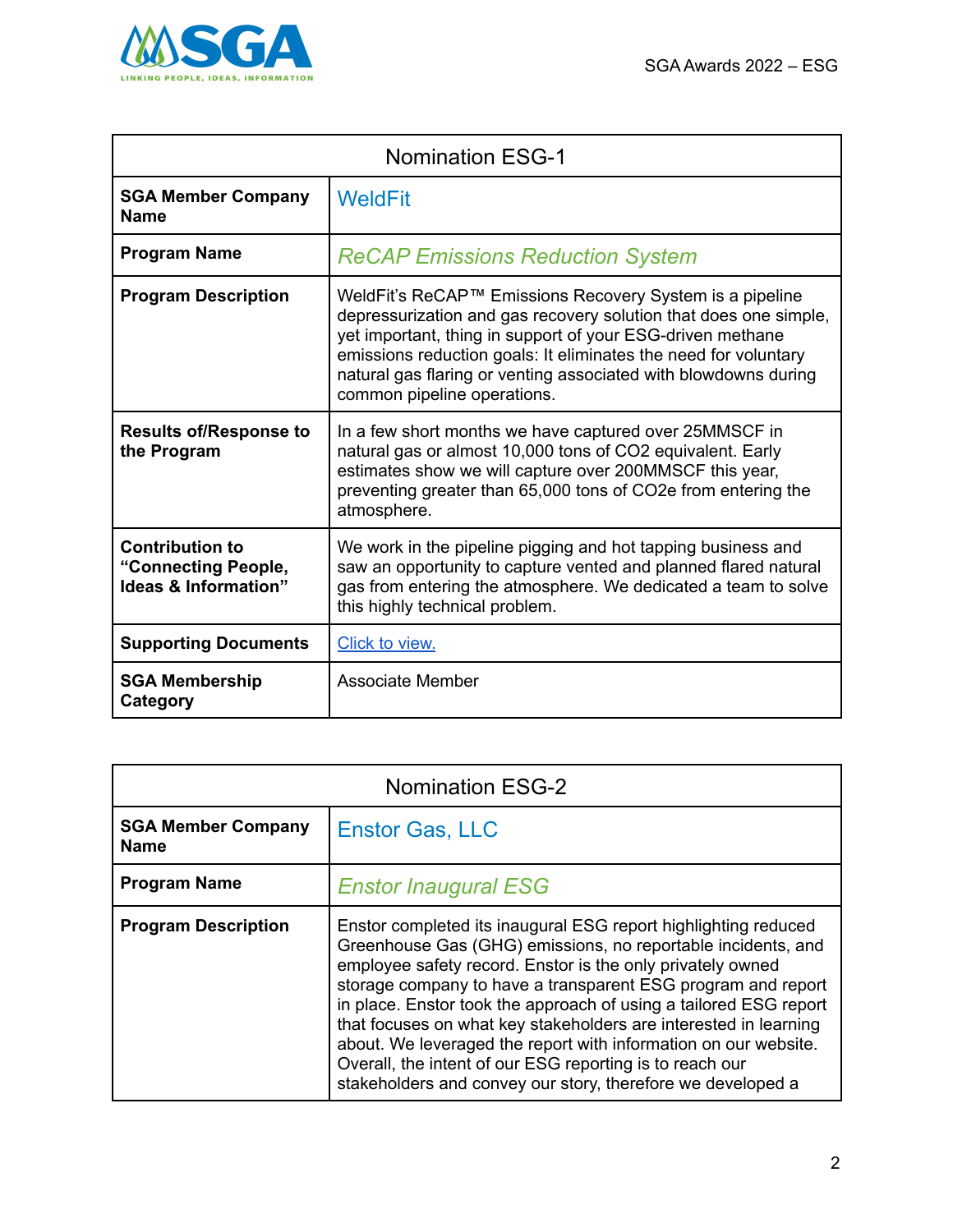

|                                                                       | streamlined report. Using our website along with the report,<br>allows us to update information on a more fluid basis and be<br>responsive to emerging stakeholder interests. The process to<br>develop the ESG report involves: 1) engaging internal<br>stakeholders across the organization 2) incorporating input from<br>key external stakeholders, including Board members, regulators,<br>customers, contractors, and community members 3) specifically<br>engaging with operations at each facility for information, ideas,<br>and input 4) EHS gathering relevant data from operations, HR,<br>safety, environmental, supply chain, and engineering 5) the<br>Management Team, including the CEO, providing input and<br>guidance, and reviewing the content and final report review<br>Overall, our report focuses primarily on stakeholder engagement<br>at a grassroots level. |
|-----------------------------------------------------------------------|-------------------------------------------------------------------------------------------------------------------------------------------------------------------------------------------------------------------------------------------------------------------------------------------------------------------------------------------------------------------------------------------------------------------------------------------------------------------------------------------------------------------------------------------------------------------------------------------------------------------------------------------------------------------------------------------------------------------------------------------------------------------------------------------------------------------------------------------------------------------------------------------|
| <b>Results of/Response to</b><br>the Program                          | The results were amazing, and a value differentiator based on<br>feedback voiced from internal and external stakeholders. Enstor<br>was able to demonstrate to employees and interested parties<br>alike that the company performs well in the three key areas as<br>well as highlighting special projects that Enstor has engaged in<br>such as reduced GHG emissions, joining ONE Future Coalition<br>to reduce methane emissions, and various charitable donations.                                                                                                                                                                                                                                                                                                                                                                                                                    |
| <b>Contribution to</b><br>"Connecting People,<br>Ideas & Information" | The ESG report has been key in sharing information about the<br>company, metrics that are tracked and various projects that took<br>place during the year. It allows Enstor to highlight each facility<br>and the part that they play, as well as the employees who make<br>Enstor a great place to work. Our ESG report is highlighted and<br>available upon request at our website.                                                                                                                                                                                                                                                                                                                                                                                                                                                                                                     |
| <b>Supporting Documents</b>                                           | Click to view.                                                                                                                                                                                                                                                                                                                                                                                                                                                                                                                                                                                                                                                                                                                                                                                                                                                                            |
| <b>SGA Membership</b><br>Category                                     | Transmission                                                                                                                                                                                                                                                                                                                                                                                                                                                                                                                                                                                                                                                                                                                                                                                                                                                                              |

| <b>Nomination ESG-3</b>                  |                                                                                                                                                                                                                                                                           |
|------------------------------------------|---------------------------------------------------------------------------------------------------------------------------------------------------------------------------------------------------------------------------------------------------------------------------|
| <b>SGA Member Company</b><br><b>Name</b> | Zahroof Valves, Inc.                                                                                                                                                                                                                                                      |
| <b>Program Name</b>                      | The StraightFlo™ Compressor Valve-Energy<br><b>Efficiency With Lower Emissions</b>                                                                                                                                                                                        |
| <b>Program Description</b>               | Operators in all sectors of the Oil & Gas industry are looking for<br>new technologies to help them achieve net-zero greenhouse gas<br>emissions, with a primary focus on reducing methane emissions<br>and flaring. Many have established targets for methane intensity, |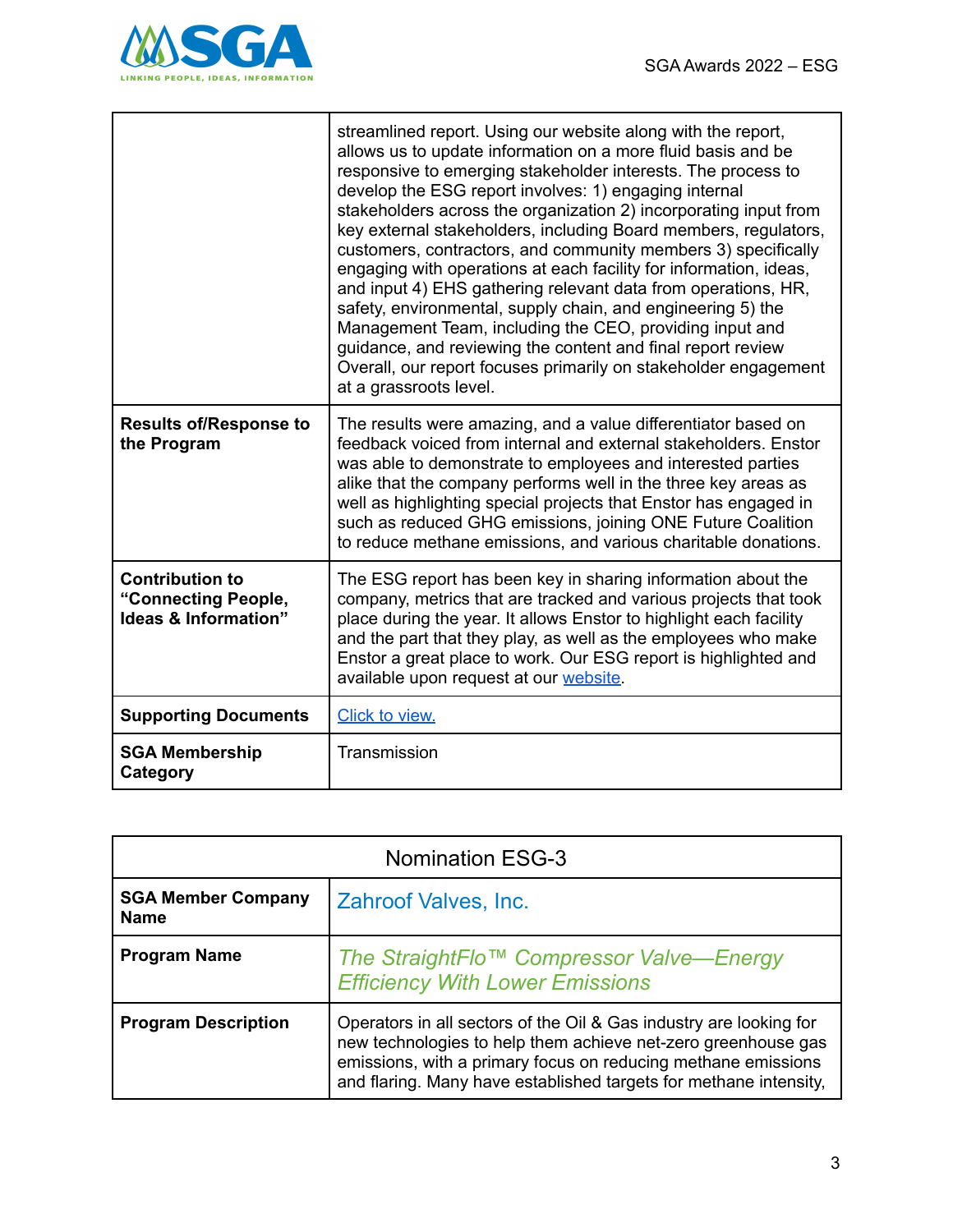

|                                              | which is the amount of fugitive methane emissions as a<br>percentage of the total gas volume produced. Reciprocating<br>compressor operations represent an opportunity for significant<br>improvements in methane intensity, due to: (1) The large number<br>of compressors used in natural gas production, oil and gas well<br>drilling, refining, and chemical processing, and (2) The large<br>volume of fugitive emissions associated with conventional valve<br>repair and operating inefficiency. An advanced reciprocating<br>compressor valve technology-Zahroof StraightFlo™<br>valves—has a proven ability to reduce methane intensity for<br>compressor operators at multiple levels:<br>Reduced power consumption<br>Reduced methane emissions<br>Reduced waste<br>Reduced service call-outs<br>StraightFlo™ compressor valves use patented Modular Reed<br>Valve technology that allows gas to flow in a straight,<br>unobstructed path through the valve. It operates with lower valve<br>losses, greater efficiency, and increased tolerance for entrained<br>materials in the gas stream that otherwise limit the service life of<br>conventional valves. A brief video available through the following<br>link explains how a StraightFlo™ compressor valve operates and<br>why it provides a number of sustainability advantages: Zahroof<br>Valves Inc. - Straightflo Valves - YouTube. StraightFlo™ valves<br>are direct replacements for conventional valves and have been<br>proven in a wide range of reciprocating compressor applications.<br>Their impact on methane intensity is substantial and well<br>documented. |
|----------------------------------------------|-------------------------------------------------------------------------------------------------------------------------------------------------------------------------------------------------------------------------------------------------------------------------------------------------------------------------------------------------------------------------------------------------------------------------------------------------------------------------------------------------------------------------------------------------------------------------------------------------------------------------------------------------------------------------------------------------------------------------------------------------------------------------------------------------------------------------------------------------------------------------------------------------------------------------------------------------------------------------------------------------------------------------------------------------------------------------------------------------------------------------------------------------------------------------------------------------------------------------------------------------------------------------------------------------------------------------------------------------------------------------------------------------------------------------------------------------------------------------------------------------------------------------------------------------------------------------------------------------------------------------------------------------|
| <b>Results of/Response to</b><br>the Program | Methane Reduction Through Increased Reliability. Approximately<br>36% of all unscheduled reciprocating compressor shutdowns are<br>caused by valve issues. Each shutdown for valve repair or<br>replacement requires blowdown and purging of the compressor<br>and associated piping, resulting in venting or flaring substantial<br>volumes of gas. The design of StraightFlo™ valves makes them<br>intrinsically more durable than conventional valves, increasing<br>the Mean Time Between Shutdown (MTBS) of the compressor<br>due to valve issues by 15x to 35x. The impact of increased<br>reliability is demonstrated by a midstream gas plant that was<br>experiencing OEM valve failures every one to two weeks in their<br>four residue compressors. After installing StraightFlo™ valves,<br>the compressors remained in continuous operation for 16+<br>months, eliminating 200+ blowdown events. Methane Reduction<br>Through Increased Efficiency. Operators can reduce methane<br>intensity by reducing the power consumption of the natural gas<br>engine or electric motor driving the compressor. The efficiency of<br>the StraightFlo™ valve design yields substantial power savings.<br>Conventional valves force gas to pass around internal plates,<br>discs, and other obstructions. StraightFlo™ valves have a direct<br>flow path through the valve, requiring less energy for the same                                                                                                                                                                                                                                |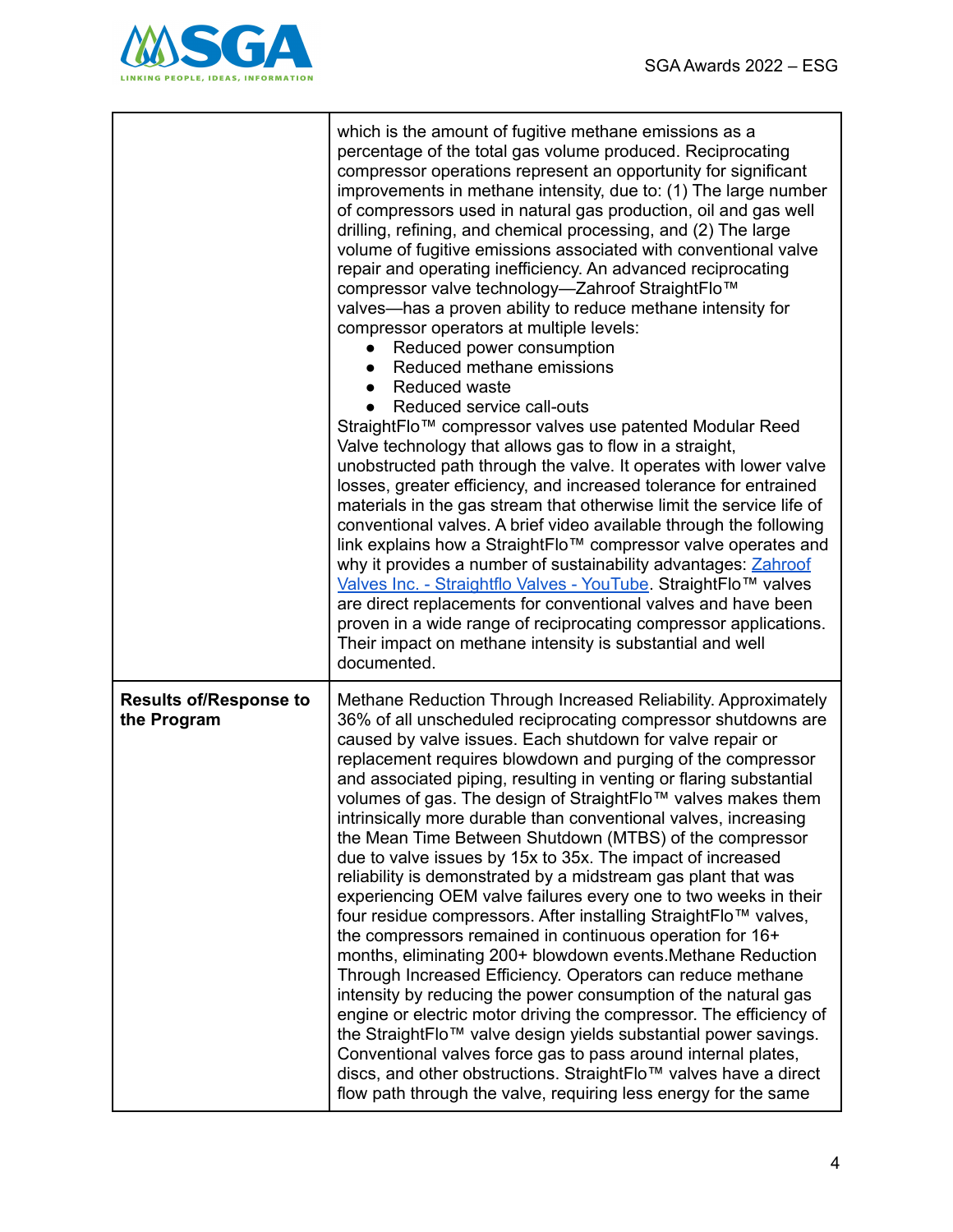

|                                                                       | volume of gas than conventional valve designs. As a result,<br>compressors with StraightFlo™ valves use as much as 7% less<br>energy (based on a typical 1,000 rpm high-speed pipeline<br>application), which can be converted to 7% incremental<br>throughput. Methane Reduction Through Waste Reduction.<br>StraightFlo™ valves may be refurbished in the field. Modules are<br>easily replaced without special tools or skilled labor. Seats and<br>carriers do not see wear and never need replacement. These<br>serviceability advantages conserve resources expended in<br>shipping and machining parts while reducing the volume of<br>discarded material. Carbon Intensity Reduction Through<br>Reduced Repairs. Previously mentioned MTBS increases and<br>field repairability eliminate multiple call-outs for valve service,<br>minimizing the miles driven by mechanics between the<br>compressor and warehouses/machine shops, saving fuel and<br>reducing carbon emissions. Decreasing the number of miles<br>driven by mechanics also has a social benefit, reducing safety<br>risks involved with transportation and decreasing the number of<br>hours spent in servicing valves on compressors located in<br>potentially hazardous environments.                                                                                              |
|-----------------------------------------------------------------------|----------------------------------------------------------------------------------------------------------------------------------------------------------------------------------------------------------------------------------------------------------------------------------------------------------------------------------------------------------------------------------------------------------------------------------------------------------------------------------------------------------------------------------------------------------------------------------------------------------------------------------------------------------------------------------------------------------------------------------------------------------------------------------------------------------------------------------------------------------------------------------------------------------------------------------------------------------------------------------------------------------------------------------------------------------------------------------------------------------------------------------------------------------------------------------------------------------------------------------------------------------------------------------------------------------------------------------------------------------------|
| <b>Contribution to</b><br>"Connecting People,<br>Ideas & Information" | Concern over climate change has brought increased scrutiny of<br>fugitive greenhouse gas emissions associated with oil and gas<br>production. Failure to control these emissions, especially<br>methane emissions, causes unnecessary harm to the<br>environment. At the same time, failing to reduce the industry's<br>environmental footprint negatively impacts public opinion and<br>policymaking. In the continuing debate over energy options and<br>climate change, emission control is essential to adequately<br>position natural gas as the cleanest-burning alternative to coal<br>and other hydrocarbons. A wide range of stakeholders, including<br>regulators, fuel purchasers, environmental organizations, and<br>financial institutions, are interested in better understanding<br>industry-wide and company-specific emissions trends. Oil and<br>gas companies that minimize and most effectively manage their<br>emissions will be best positioned for a low-carbon future. Interest<br>has never been greater in the role compressor valves play in<br>overall operating emissions and how StraightFlo™ valves are<br>making a substantial impact in reducing those emissions.<br>Approximately 35,000 StraightFlo™ valves are in operation<br>today, delivering performance that improves not only profitability<br>but also ESG scores. |
| <b>Supporting Documents</b>                                           | Click to view.                                                                                                                                                                                                                                                                                                                                                                                                                                                                                                                                                                                                                                                                                                                                                                                                                                                                                                                                                                                                                                                                                                                                                                                                                                                                                                                                                 |
| <b>SGA Membership</b><br>Category                                     | <b>Associate Member</b>                                                                                                                                                                                                                                                                                                                                                                                                                                                                                                                                                                                                                                                                                                                                                                                                                                                                                                                                                                                                                                                                                                                                                                                                                                                                                                                                        |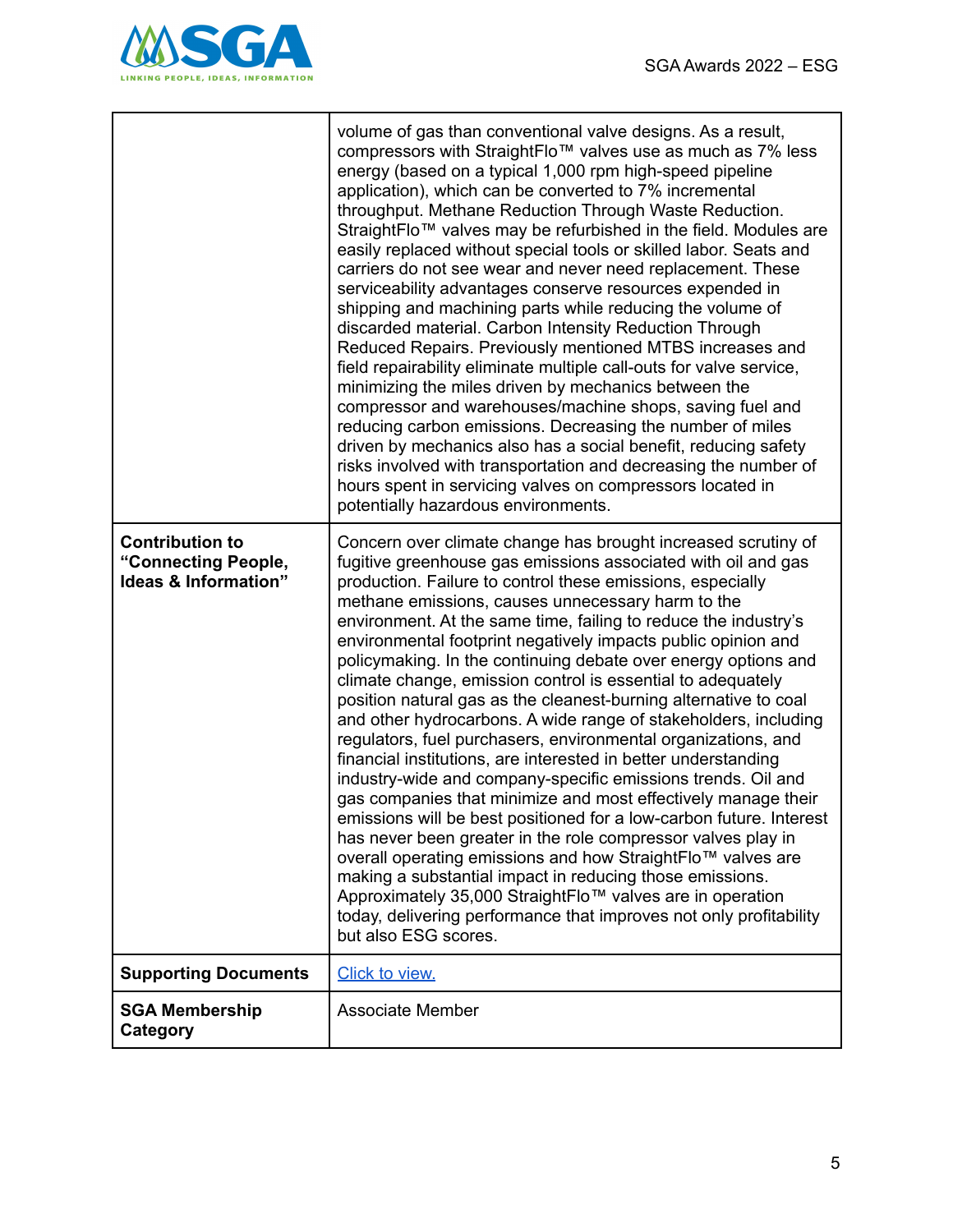

| <b>Nomination ESG-4</b>                                                          |                                                                                                                                                                                                                                                                                                            |
|----------------------------------------------------------------------------------|------------------------------------------------------------------------------------------------------------------------------------------------------------------------------------------------------------------------------------------------------------------------------------------------------------|
| <b>SGA Member Company</b><br><b>Name</b>                                         | <b>TPE Midstream</b>                                                                                                                                                                                                                                                                                       |
| <b>Program Name</b>                                                              | <b>ZEVAC Emissionless Main Replacement</b>                                                                                                                                                                                                                                                                 |
| <b>Program Description</b>                                                       | By combining traditional ZEVAC gas recovery recompression on<br>the legacy gas main with vacuum purging on the new main, we<br>have deployed main replacement projects with zero methane<br>venting                                                                                                        |
| <b>Results of/Response to</b><br>the Program                                     | This program has been very successful in bringing lofty corporate<br>ESG ambitions into reality on job sites. By seeing how simple the<br>process is, gas crews are modernizing the way they do<br>construction and maintenance without releasing gas.                                                     |
| <b>Contribution to</b><br>"Connecting People,<br><b>Ideas &amp; Information"</b> | Through the ZEVAC program, we are supporting gas operators<br>and their contractors to democratize methane emissions<br>reduction. Instead of a special group, this program makes it<br>possible and practical for all gas crews to perform methane<br>recovery instead of doing a blowdown to atmosphere. |
| <b>Supporting Documents</b>                                                      | Click to view.                                                                                                                                                                                                                                                                                             |
| <b>SGA Membership</b><br>Category                                                | Associate Member                                                                                                                                                                                                                                                                                           |

| <b>Nomination ESG-5</b>                  |                                                                                                                                                                                                                                                                                                                                                                                                                                                                                                                                                                                                                                                                                                      |
|------------------------------------------|------------------------------------------------------------------------------------------------------------------------------------------------------------------------------------------------------------------------------------------------------------------------------------------------------------------------------------------------------------------------------------------------------------------------------------------------------------------------------------------------------------------------------------------------------------------------------------------------------------------------------------------------------------------------------------------------------|
| <b>SGA Member Company</b><br><b>Name</b> | <b>Atmos Energy</b>                                                                                                                                                                                                                                                                                                                                                                                                                                                                                                                                                                                                                                                                                  |
| <b>Program Name</b>                      | Zero Net Energy (ZNE) Homes Built in Partnership<br>with Habitat for Humanity                                                                                                                                                                                                                                                                                                                                                                                                                                                                                                                                                                                                                        |
| <b>Program Description</b>               | Over the past year, Atmos Energy continued its 25-year<br>partnership with Habitat for Humanity to sponsor new<br>energy-efficiency homes for deserving members of our<br>communities. Together with the Schlessman Family Foundation,<br>we donated \$100,000 to help Greeley-Weld Habitat for Humanity<br>build a Zero Net Energy (ZNE) home in Evans, Colorado.<br>Showcasing the reliability and affordability of natural gas, a ZNE<br>home demonstrates significantly reduced greenhouse gas<br>emissions by producing as much energy as it consumes over the<br>course of a year with rooftop photovoltaic solar technology,<br>high-efficiency ENERGY STAR natural gas appliances, top-rated |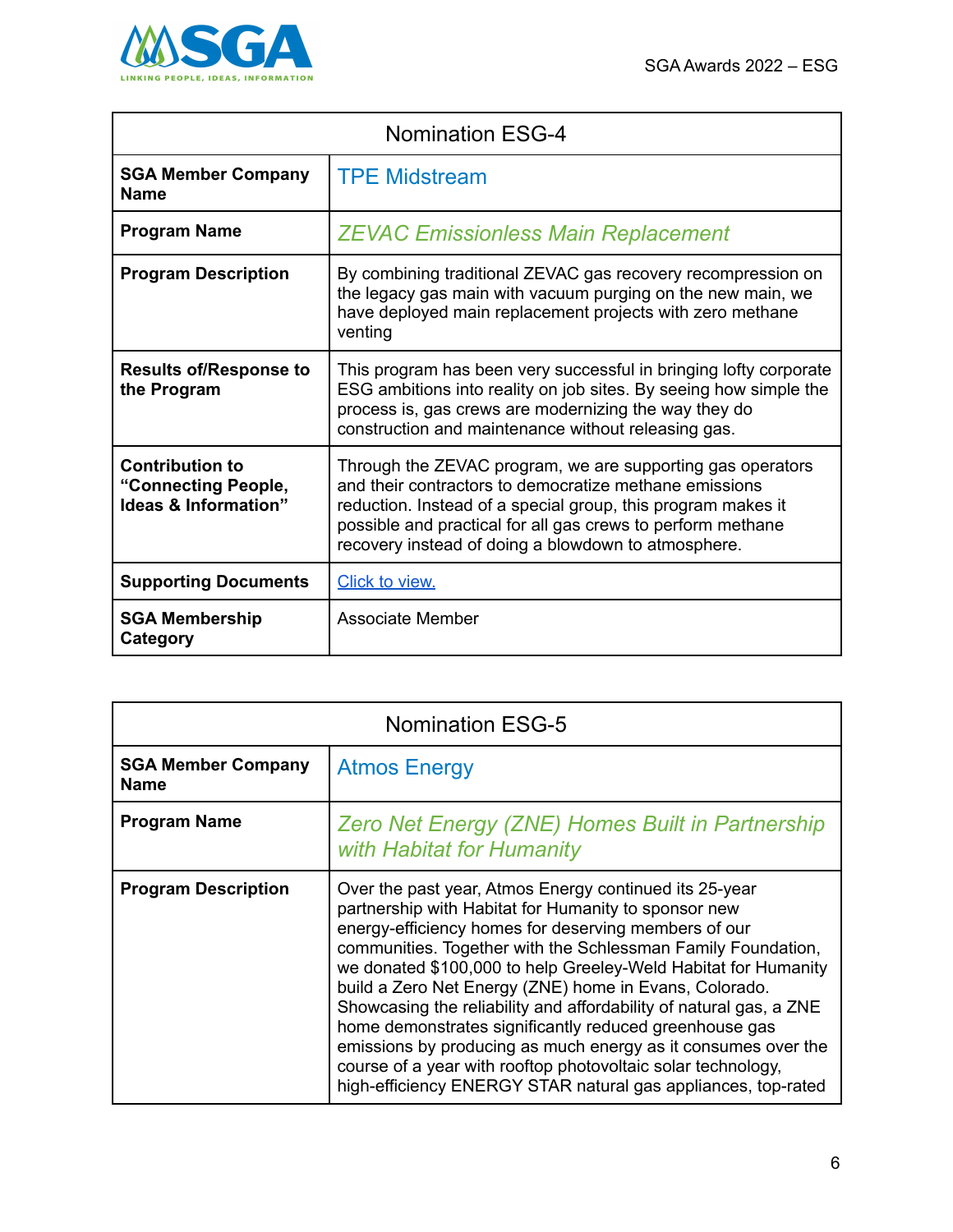

|                                                                                  | insulation and windows, and other advanced weatherization<br>features. Additional ZNE projects are underway in Dallas and<br>Taylor, Texas.                                                                                                                                                                                                                                                                                                                                                                                                                                                                                                                                                                     |
|----------------------------------------------------------------------------------|-----------------------------------------------------------------------------------------------------------------------------------------------------------------------------------------------------------------------------------------------------------------------------------------------------------------------------------------------------------------------------------------------------------------------------------------------------------------------------------------------------------------------------------------------------------------------------------------------------------------------------------------------------------------------------------------------------------------|
| <b>Results of/Response to</b><br>the Program                                     | Each home varies based on several factors such as size, number<br>of occupants, and location, but the average estimated monthly<br>energy bill (for gas and electricity combined) ranges from \$50 to<br>\$75.                                                                                                                                                                                                                                                                                                                                                                                                                                                                                                  |
| <b>Contribution to</b><br>"Connecting People,<br><b>Ideas &amp; Information"</b> | These ZNE homes demonstrate that natural gas is a part of the<br>solution to achieve our low-carbon energy future. Consumers<br>and builders can maintain their right to energy choice while<br>having an energy-efficient, affordable, and low carbon footprint<br>home. Not only are ZNE homes beneficial to the environment,<br>they also showcase Atmos Energy's commitment to providing<br>affordable energy to our communities. Affordable energy is<br>critical to affordable housing. We are committed to Fueling Safe<br>and Thriving Communities where we serve. It's important for the<br>growth and economic development of communities to have<br>access to affordable, reliable, and safe energy. |
| <b>Supporting Documents</b>                                                      | <b>Click to view.</b>                                                                                                                                                                                                                                                                                                                                                                                                                                                                                                                                                                                                                                                                                           |
| <b>SGA Membership</b><br>Category                                                | <b>Distribution</b>                                                                                                                                                                                                                                                                                                                                                                                                                                                                                                                                                                                                                                                                                             |

| <b>Nomination ESG-6</b>                                               |                                                                                                                                                                                                                                                              |
|-----------------------------------------------------------------------|--------------------------------------------------------------------------------------------------------------------------------------------------------------------------------------------------------------------------------------------------------------|
| <b>SGA Member Company</b><br><b>Name</b>                              | <b>Camfil Power Systems</b>                                                                                                                                                                                                                                  |
| <b>Program Name</b>                                                   | <b>Gas Turbine Carbon Intensity Reduction</b>                                                                                                                                                                                                                |
| <b>Program Description</b>                                            | Over a two-year period, Camfil tested new hydrophobic, EPA<br>level gas turbine inlet filtration products to keep these gas turbine<br>engines clean during operations. The intent was also to lower<br>carbon emissions, which it did in a substantial way. |
| <b>Results of/Response to</b><br>the Program                          | By monitoring the gas turbine emissions, we were able to<br>determine the carbon intensity reductions achieved based on<br>keeping the engines clean.                                                                                                        |
| <b>Contribution to</b><br>"Connecting People,<br>Ideas & Information" | Camfil worked closely with several of our O&G customers to<br>validate our research. This effort has helped us determine the<br>carbon intensities saved by keeping the gas turbine clean during<br>operation.                                               |
| <b>Supporting Documents</b>                                           | Click to view.                                                                                                                                                                                                                                               |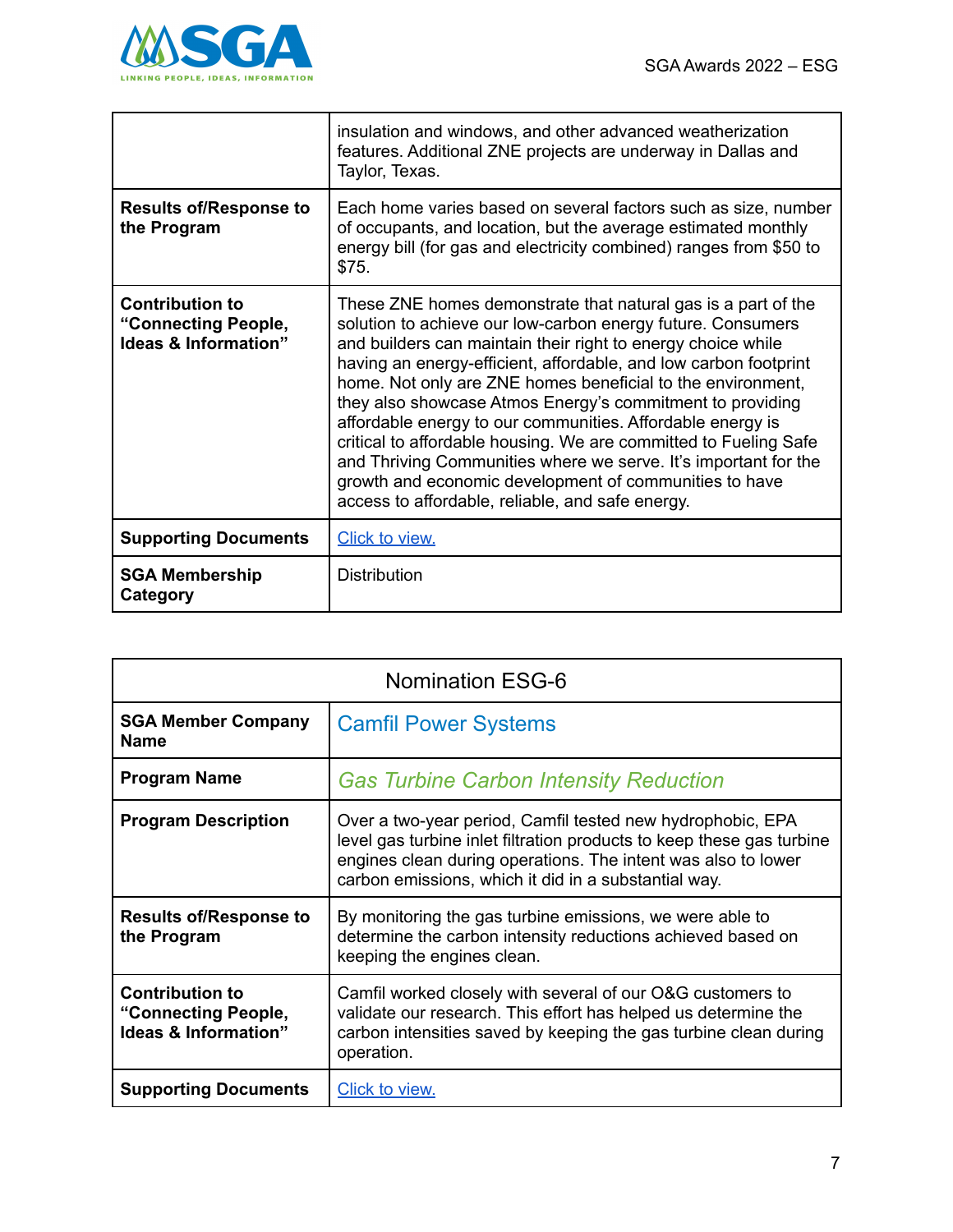



| <b>SGA Membership</b> | <b>Distribution</b> |
|-----------------------|---------------------|
| <b>Category</b>       |                     |

| <b>Nomination ESG-7</b>                      |                                                                                                                                                                                                                                                                                                                                                                                                                                                                                                                                                                                                                                                                                                                                                                                                                                                                                                                                                                                                                                                                                                                                                                                                                                                                                                                                                                                                                                                                                                                                                                                                         |
|----------------------------------------------|---------------------------------------------------------------------------------------------------------------------------------------------------------------------------------------------------------------------------------------------------------------------------------------------------------------------------------------------------------------------------------------------------------------------------------------------------------------------------------------------------------------------------------------------------------------------------------------------------------------------------------------------------------------------------------------------------------------------------------------------------------------------------------------------------------------------------------------------------------------------------------------------------------------------------------------------------------------------------------------------------------------------------------------------------------------------------------------------------------------------------------------------------------------------------------------------------------------------------------------------------------------------------------------------------------------------------------------------------------------------------------------------------------------------------------------------------------------------------------------------------------------------------------------------------------------------------------------------------------|
| <b>SGA Member Company</b><br><b>Name</b>     | <b>Southern Company Gas</b>                                                                                                                                                                                                                                                                                                                                                                                                                                                                                                                                                                                                                                                                                                                                                                                                                                                                                                                                                                                                                                                                                                                                                                                                                                                                                                                                                                                                                                                                                                                                                                             |
| <b>Program Name</b>                          | <b>Southern Company Gas - Next Generation Natural</b><br><b>Gas Initiative (NextGenGas)</b>                                                                                                                                                                                                                                                                                                                                                                                                                                                                                                                                                                                                                                                                                                                                                                                                                                                                                                                                                                                                                                                                                                                                                                                                                                                                                                                                                                                                                                                                                                             |
| <b>Program Description</b>                   | Southern Company's Next Generation Natural Gas<br>(NextGenGas) strategy, a key component of our Net Zero<br>Pathway, focuses on leveraging our company's market<br>influence, collaborative drive, and low-carbon ambitions<br>to accelerate meaningful emissions reductions across the<br>natural gas value chain. At its core, this strategy focuses<br>on supporting and accelerating the market for<br>low-emissions, differentiated natural gas products (what<br>we have termed NextGenGas) in order to advance our<br>sustainability goals while delivering clean, reliable, and<br>affordable energy to our customers.<br>As part of our 2021 efforts supporting our NextGenGas<br>$\bullet$<br>strategy and to advance what we believe to be a critical<br>solution for achieving industry-wide emissions reductions,<br>we stood up a collaborative of likeminded local<br>distribution companies - (the NextGenGas Coalition) - to<br>share best practices and knowledge in pursuit of<br>advancing the NextGenGas marketplace.<br>Since formation in early 2021, the NextGenGas Coalition<br>has convened monthly for members companies to share<br>current experiences, market updates, and identified best<br>practices in the NextGenGas marketplace. In addition,<br>members of the Coalition have worked both individually<br>and collaboratively to share their perspectives on<br>NextGenGas with external industry and regulatory<br>groups, providing educational opportunities to key<br>stakeholders in the marketplace on relevant benefits,<br>barriers, and efforts underway. |
| <b>Results of/Response to</b><br>the Program | With the NextGenGas market continuing to quickly<br>evolve, the creation of the NextGenGas Coalition has<br>been well received by a wide variety of participating gas<br>utilities as they work to advance their individual ambitions<br>related to NextGenGas adoption and navigate the<br>commercial and regulatory barriers and opportunities<br>presented by this nascent market.                                                                                                                                                                                                                                                                                                                                                                                                                                                                                                                                                                                                                                                                                                                                                                                                                                                                                                                                                                                                                                                                                                                                                                                                                   |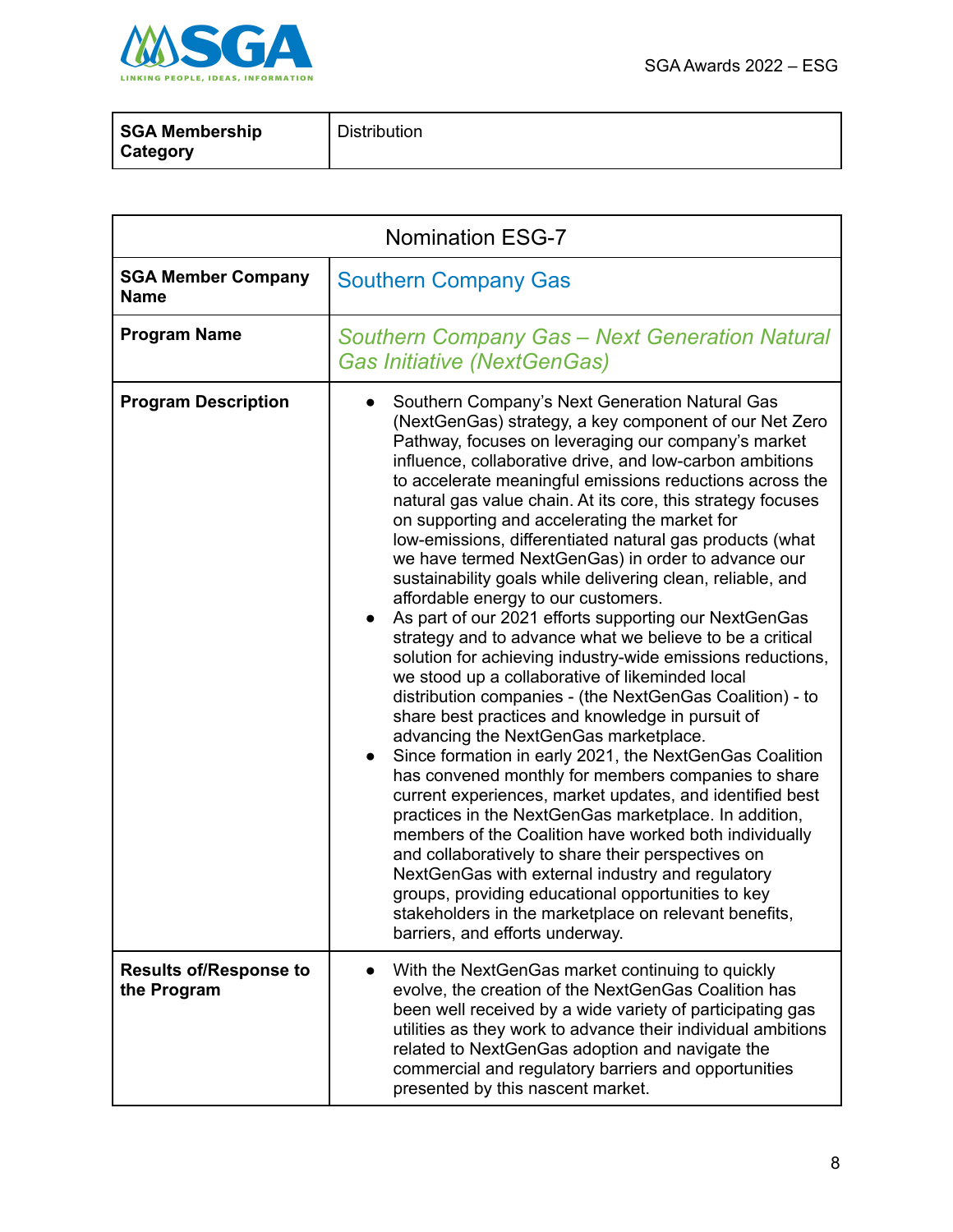

|                                                                       | Since the creation of the NextGen Gas Coalition,<br>membership has grown to a total of eleven member<br>companies represented by over 40 individuals.<br>Throughout 2021 and to date in 2022, the Coalition has<br>presented the topic of NextGenGas to six major industry<br>organizations: The American Gas Association, Edison<br>Electric Institute, the National Association of Regulatory<br>Utility Commissioners, One Future, and The Energy<br>Solutions Center.                                                                                                                                                                                                                                                                                                                                                                                                                                                                                          |
|-----------------------------------------------------------------------|--------------------------------------------------------------------------------------------------------------------------------------------------------------------------------------------------------------------------------------------------------------------------------------------------------------------------------------------------------------------------------------------------------------------------------------------------------------------------------------------------------------------------------------------------------------------------------------------------------------------------------------------------------------------------------------------------------------------------------------------------------------------------------------------------------------------------------------------------------------------------------------------------------------------------------------------------------------------|
| <b>Contribution to</b><br>"Connecting People,<br>Ideas & Information" | Throughout 2021 and into 2022, the NextGenGas<br>$\bullet$<br>Coalition met on a monthly basis to share market<br>updates, company experiences, and identified best<br>practices. Through discussions and collaborative input,<br>Coalition members jointly developed a shared definition<br>and minimum criteria for NextGenGas in addition to<br>establishing a commitment toward continuous<br>improvement in best practices and market transparency.<br>Additionally, the Coalition's members companies have<br>jointly organized educational engagements with multiple<br>external industry groups to share perspectives,<br>challenges, and ambitions with a broader range of<br>stakeholders. To date, the Coalition has played a critical<br>role in enabling the sharing of information and best<br>practices among companies with a dedicated interest in<br>advancing the environmental transparency and<br>sustainability of the natural gas industry. |
| <b>SGA Membership</b><br>Category                                     | <b>Distribution</b>                                                                                                                                                                                                                                                                                                                                                                                                                                                                                                                                                                                                                                                                                                                                                                                                                                                                                                                                                |

| <b>Nomination ESG-8</b>                  |                                                                                                                                                                                                                                                                                                                                                                                                                                                                                                                                      |
|------------------------------------------|--------------------------------------------------------------------------------------------------------------------------------------------------------------------------------------------------------------------------------------------------------------------------------------------------------------------------------------------------------------------------------------------------------------------------------------------------------------------------------------------------------------------------------------|
| <b>SGA Member Company</b><br><b>Name</b> | <b>Versiv Solutions (An Artera Company)</b>                                                                                                                                                                                                                                                                                                                                                                                                                                                                                          |
| <b>Program Name</b>                      | <b>Versiv: Accelerating Methane Emission Reduction</b><br>in the Natural Gas Industry                                                                                                                                                                                                                                                                                                                                                                                                                                                |
| <b>Program Description</b>               | Versiv Solutions launched in fall of 2021 to partner with the<br>natural gas and energy industry to meet environmental goals and<br>increasing industry emissions reduction requirements. In a few<br>short months, Versiv has established itself as an industry-leading<br>provider of innovative sustainable solutions for the natural gas<br>industry. The company sets itself apart by offering cross<br>compression services across 40+ states enabling operators to<br>reduce emissions. Instead of releasing the gas into the |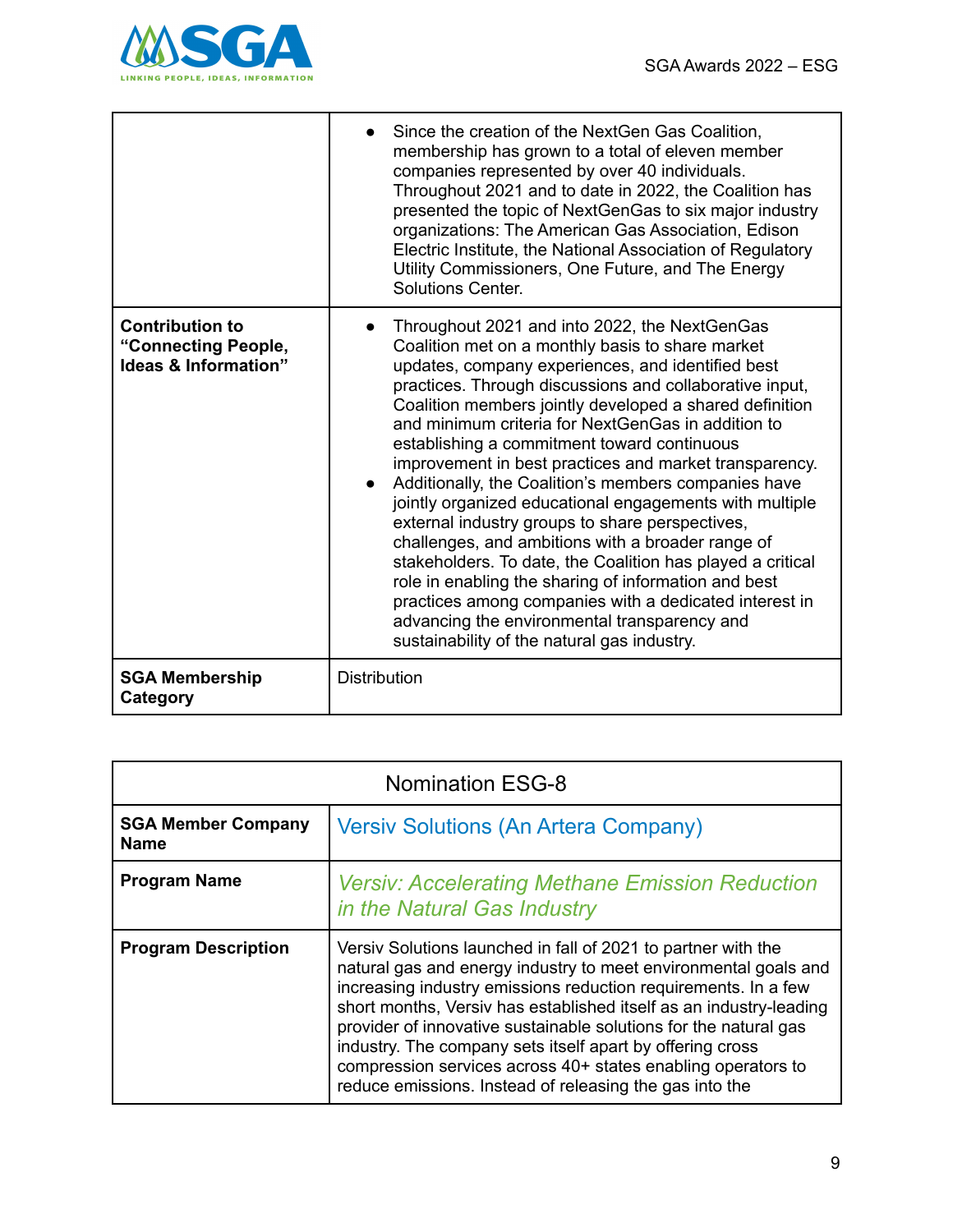

|                                                                       | atmosphere by venting, Versiv uses specialized equipment to<br>move the gas out of the pipeline being depressurized into<br>another section of the system – recycling gas back into the<br>pipeline. As a service provider with an in-depth understanding of<br>pipeline operations, Versiv is revolutionizing the industry and<br>helping gas pipeline operators access sustainable solutions that<br>reduce emissions more easily than ever before. Versiv is<br>uniquely positioned to accelerate methane emission reduction in<br>the natural gas industry because of its large footprint as an<br>Artera Operating Company. Artera, one of the nation's<br>industry-leading providers of essential infrastructure services to<br>the natural gas and electric industries, is adopting Versiv's cross<br>compression solution across its companies, which serve the<br>largest utility customers in the nation. In addition, Versiv has<br>already completed projects in partnership with many SGA<br>members including Duke Energy, Dominion Energy, and<br>Southern Company Gas, just to name a few. |
|-----------------------------------------------------------------------|------------------------------------------------------------------------------------------------------------------------------------------------------------------------------------------------------------------------------------------------------------------------------------------------------------------------------------------------------------------------------------------------------------------------------------------------------------------------------------------------------------------------------------------------------------------------------------------------------------------------------------------------------------------------------------------------------------------------------------------------------------------------------------------------------------------------------------------------------------------------------------------------------------------------------------------------------------------------------------------------------------------------------------------------------------------------------------------------------------|
| <b>Results of/Response to</b><br>the Program                          | Since operations began in 2021, Versiv has captured and<br>recycled 10,109,273 to date and has an average 94.5%<br>emissions reduction on projects. Not only does this keep our<br>communities safer and reduce 911 calls and emergency dispatch<br>it is equivalent to:<br>The energy used in 972 homes for a year<br>1,241 passenger vehicles driven for a year<br>6.3 million pounds of coal burned<br>$\bullet$<br>7,499 acres of U.S. Forests preserved<br>$\bullet$                                                                                                                                                                                                                                                                                                                                                                                                                                                                                                                                                                                                                                  |
| <b>Contribution to</b><br>"Connecting People,<br>Ideas & Information" | Versiv is already working with many major utility providers and<br>gas pipeline operators to help our customers reduce methane<br>emissions and help our industry move to a more sustainable<br>future. Because of our commitment to the progression of our<br>industry and scalability of solutions we are able to provide<br>services on projects ranging from large scale to transmission to<br>smaller municipalities. Versiv's Director of Operations Gina<br>Rundo has also quickly become an industry expert speaking at<br>conferences and on panels as an advocate for sustainable<br>solutions in the natural gas industry.                                                                                                                                                                                                                                                                                                                                                                                                                                                                      |
| <b>Supporting Documents</b>                                           | Click to view.                                                                                                                                                                                                                                                                                                                                                                                                                                                                                                                                                                                                                                                                                                                                                                                                                                                                                                                                                                                                                                                                                             |
| <b>SGA Membership</b><br>Category                                     | <b>Associate Member</b>                                                                                                                                                                                                                                                                                                                                                                                                                                                                                                                                                                                                                                                                                                                                                                                                                                                                                                                                                                                                                                                                                    |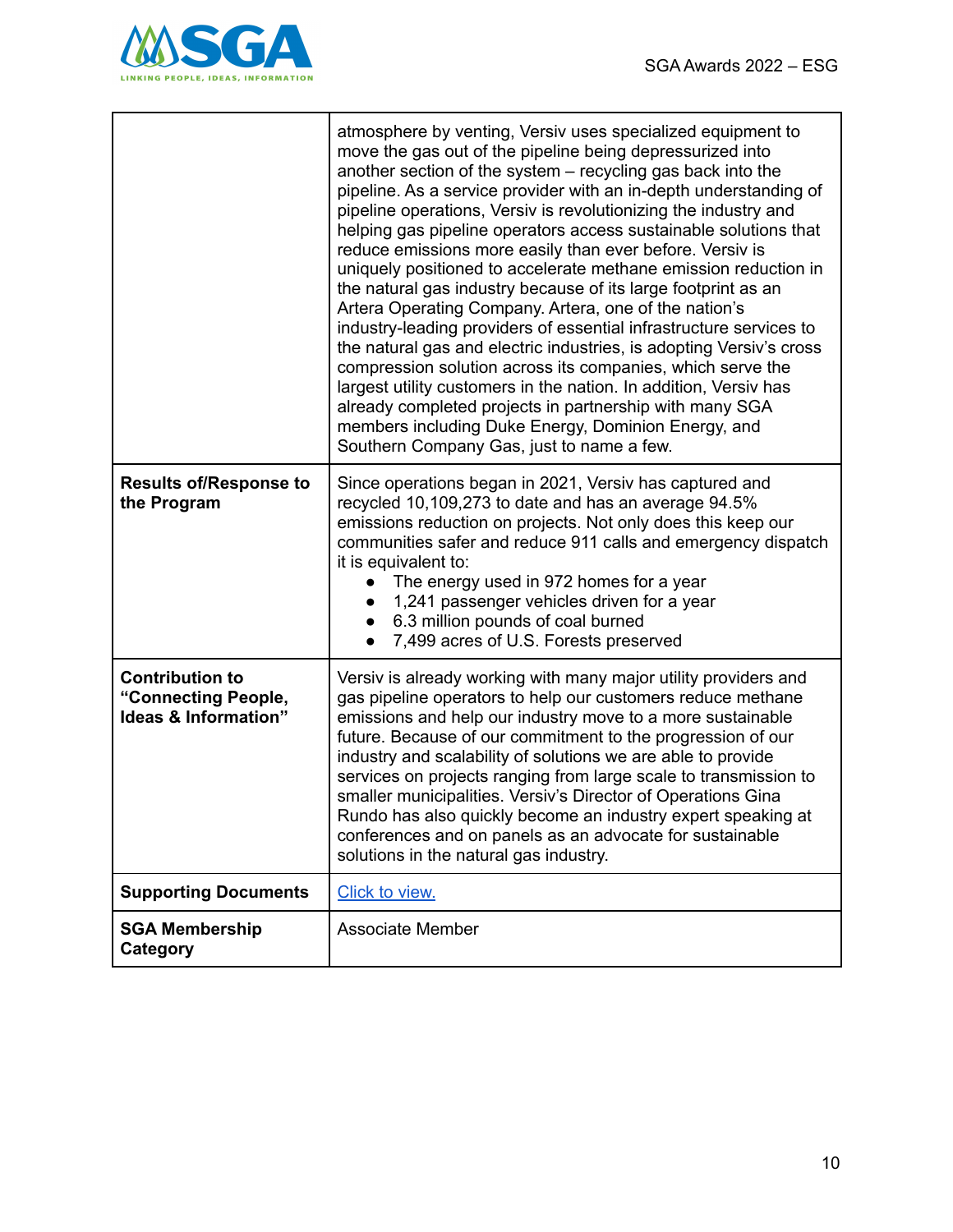

| <b>Nomination ESG-9</b>                                               |                                                                                      |
|-----------------------------------------------------------------------|--------------------------------------------------------------------------------------|
| <b>SGA Member Company</b><br><b>Name</b>                              | <b>CenterPoint Energy</b>                                                            |
| <b>Program Name</b>                                                   | <b>Cross-compression</b>                                                             |
| <b>Program Description</b>                                            | Limiting methane emissions from routine venting activities<br>through culture change |
| <b>Results of/Response to</b><br>the Program                          | Positive culture change and reduction in methane emissions from<br>venting           |
| <b>Contribution to</b><br>"Connecting People,<br>Ideas & Information" | Empowered employees to be on the front-end of an<br>industry-changing practice       |
| <b>Supporting Documents</b>                                           | Click to view.                                                                       |
| <b>SGA Membership</b><br>Category                                     | <b>Distribution</b>                                                                  |

| <b>Nomination ESG-10</b>                 |                                                                                                                                                                                                                                                                                                                                                                                                                                                                                                                                                                                                                                                                                                                                                                                                                                  |
|------------------------------------------|----------------------------------------------------------------------------------------------------------------------------------------------------------------------------------------------------------------------------------------------------------------------------------------------------------------------------------------------------------------------------------------------------------------------------------------------------------------------------------------------------------------------------------------------------------------------------------------------------------------------------------------------------------------------------------------------------------------------------------------------------------------------------------------------------------------------------------|
| <b>SGA Member Company</b><br><b>Name</b> | <b>Chesapeake Utilities Corporation</b>                                                                                                                                                                                                                                                                                                                                                                                                                                                                                                                                                                                                                                                                                                                                                                                          |
| <b>Program Name</b>                      | <b>Inaugural Sustainability Report and ESG</b><br><b>Organizational Structure</b>                                                                                                                                                                                                                                                                                                                                                                                                                                                                                                                                                                                                                                                                                                                                                |
| <b>Program Description</b>               | With the 2022 publication of the inaugural Sustainability Report,<br>Chesapeake Utilities Corporation reaffirmed our environmental,<br>social and governance (ESG) commitments. We also<br>implemented organizational changes to advance our ESG<br>strategy and environmental sustainability initiatives by creating<br>an Environmental Sustainability Office, with team members<br>dedicated to our internal emissions reduction commitments and<br>acceleration of the sustainability efforts of our customers and<br>suppliers. Two new leadership positions have been dedicated to<br>those efforts; environmental sustainability officer and director of<br>ESG strategy and reporting. Additionally, we established an<br>internal cross-functional ESG committee comprised of leadership<br>across various disciplines. |
| <b>Results of/Response to</b>            | Chesapeake Utilities Corporation has increasingly emphasized                                                                                                                                                                                                                                                                                                                                                                                                                                                                                                                                                                                                                                                                                                                                                                     |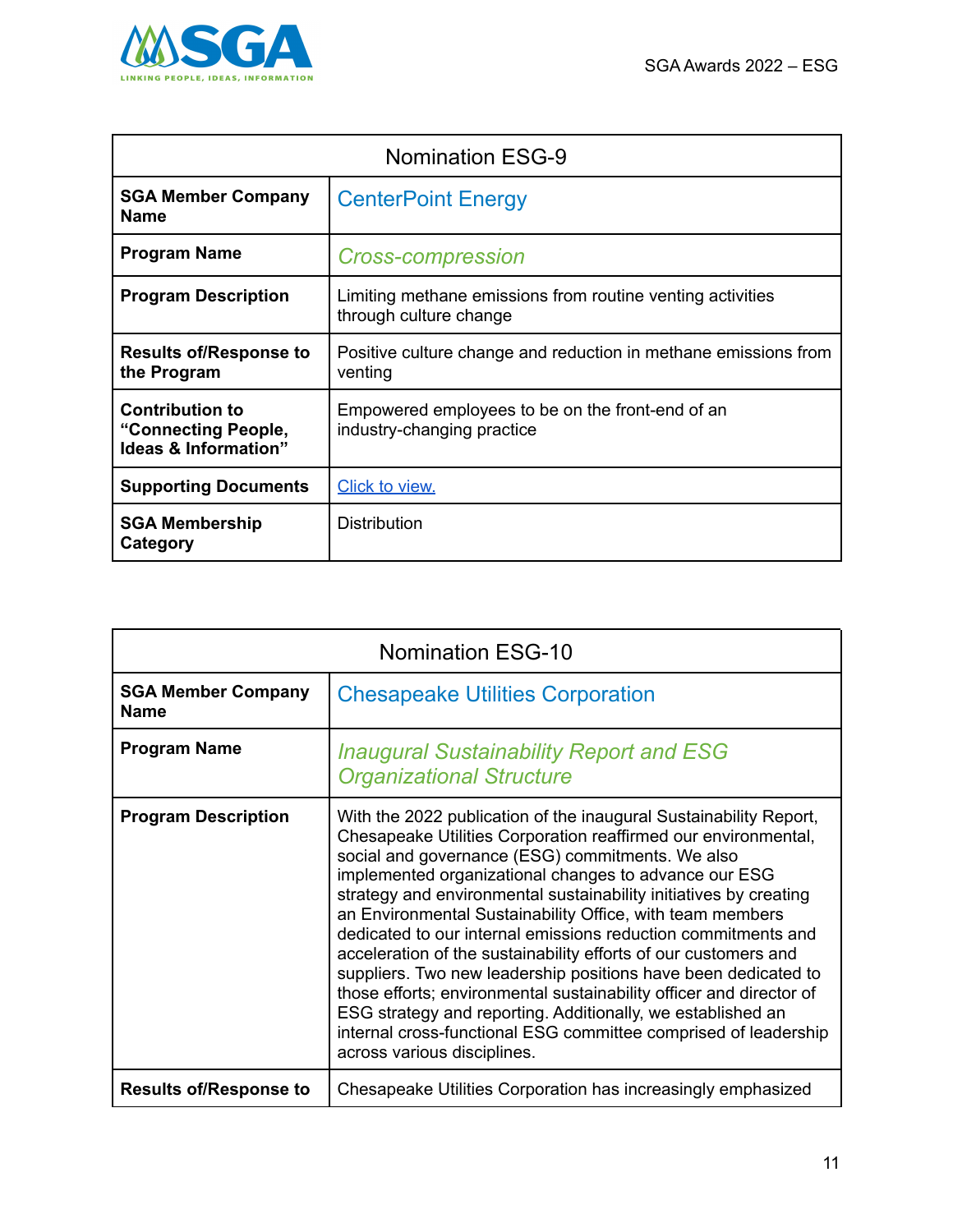

| the Program                                                           | ESG considerations as important factors in our strategic decision<br>making. Our inaugural Sustainability Report highlights our<br>commitment to sound ESG practices that will support<br>Chesapeake's responsible growth. This report touches on our<br>efforts to reduce emissions – across both our operational<br>footprint and also for our customers. It also provides insight into<br>our safety practices, employee engagement efforts, equity,<br>diversity and inclusion (EDI) initiatives, along with the support we<br>provide to our local communities. Further, the report describes<br>our governance policies and our approach to enterprise risk<br>management, including the risks and opportunities presented by<br>the nation's transition to a lower-carbon energy future. Our<br>inaugural Sustainability Report also highlights our progress in<br>meeting these goals and communicates a path forward. It is the<br>next step in our commitment to environmental, social and<br>governance responsibility. The collaboration of our team, in<br>coordination with the oversight of our Board and its Committees,<br>is reflected throughout our disciplined approach to matters and<br>our decision-making process. That collaboration has resulted in<br>ESG being interwoven in our strategic plan, enterprise risk<br>management models, business trends and development<br>opportunities, executive compensation program and business<br>practices. The data in this report includes information gathered in<br>2019, 2020 and 2021, with emission data compiled for 2019 and<br>2020. Team members across the Company participated in<br>compiling the data, collecting the stories and designing the<br>document. This project initiated new ESG-related benchmarking<br>practices, including the development of a data<br>collection/inventory management plan. Going forward, the newly<br>established Environmental Sustainability Office will be<br>responsible for coordinating our sustainable initiatives, including<br>gathering and reporting emissions metrics in future sustainability<br>reports. Our new leadership positions serve as a focus that<br>ensures ESG initiatives will continue to be a guiding priority. The<br>environmental sustainability officer leads our environmental<br>sustainability efforts, including the identification and management<br>of emission-reducing projects both internally and to support our<br>customers' sustainability goals. The new director of ESG strategy<br>and reporting assists in the advancement and execution of our<br>strategic ESG initiatives, and leads the internal ESG committee,<br>bringing together a cross-functional team of leaders across the<br>organization to identify, analyze and report on critical ESG topics. |
|-----------------------------------------------------------------------|---------------------------------------------------------------------------------------------------------------------------------------------------------------------------------------------------------------------------------------------------------------------------------------------------------------------------------------------------------------------------------------------------------------------------------------------------------------------------------------------------------------------------------------------------------------------------------------------------------------------------------------------------------------------------------------------------------------------------------------------------------------------------------------------------------------------------------------------------------------------------------------------------------------------------------------------------------------------------------------------------------------------------------------------------------------------------------------------------------------------------------------------------------------------------------------------------------------------------------------------------------------------------------------------------------------------------------------------------------------------------------------------------------------------------------------------------------------------------------------------------------------------------------------------------------------------------------------------------------------------------------------------------------------------------------------------------------------------------------------------------------------------------------------------------------------------------------------------------------------------------------------------------------------------------------------------------------------------------------------------------------------------------------------------------------------------------------------------------------------------------------------------------------------------------------------------------------------------------------------------------------------------------------------------------------------------------------------------------------------------------------------------------------------------------------------------------------------------------------------------------------------------------------------------------------------------------------------------------------------------------------------------------------------------------------------------------------------------------------------------------------------------------------------------------------------------------------------|
| <b>Contribution to</b><br>"Connecting People,<br>Ideas & Information" | In keeping with sustainability goals, this report is available as a<br>pdf in the Corporate Responsibility section of the Chesapeake<br>Utilities Corporation website. We promoted the report and ESG<br>organizational changes to our stakeholders during investor<br>meetings, in a news release, internal newsletter articles and<br>through social media. By communicating our commitments in this<br>report, we equip our investors, employees, customers and the                                                                                                                                                                                                                                                                                                                                                                                                                                                                                                                                                                                                                                                                                                                                                                                                                                                                                                                                                                                                                                                                                                                                                                                                                                                                                                                                                                                                                                                                                                                                                                                                                                                                                                                                                                                                                                                                                                                                                                                                                                                                                                                                                                                                                                                                                                                                                                |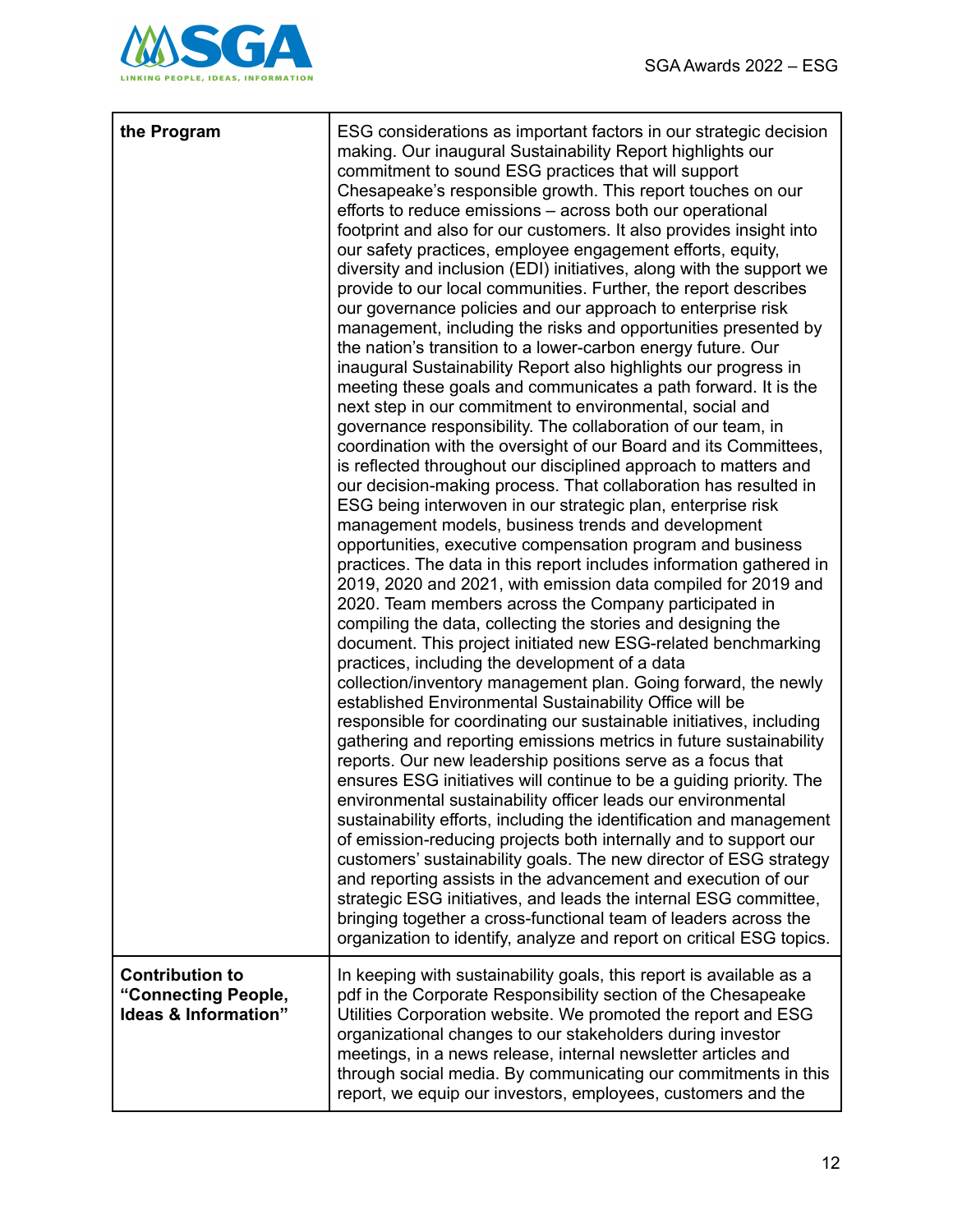

|                                   | communities we serve with critical information about the priorities<br>that drive our business strategies. Because ESG will continue to<br>be a focus for our Company and investors, the addition of the<br>environmental sustainability office, an internal ESG committee<br>and two new leadership positions will keep the momentum going.<br>Through the environmental sustainability officer, we'll better<br>identify and manage emission-reducing projects both internally<br>and externally to support our customers' sustainability goals. The<br>Company's director of ESG strategy and reporting will help lead<br>the Company's internal ESG committee, bringing together a<br>cross-functional team of leaders across the organization to<br>identify, analyze and report on critical ESG topics. All of the<br>above efforts connect people, ideas and information both<br>internally and externally to connect the Company's mission and<br>vision to its ESG initiatives and focus. |
|-----------------------------------|----------------------------------------------------------------------------------------------------------------------------------------------------------------------------------------------------------------------------------------------------------------------------------------------------------------------------------------------------------------------------------------------------------------------------------------------------------------------------------------------------------------------------------------------------------------------------------------------------------------------------------------------------------------------------------------------------------------------------------------------------------------------------------------------------------------------------------------------------------------------------------------------------------------------------------------------------------------------------------------------------|
| <b>Supporting Documents</b>       | Click to view.                                                                                                                                                                                                                                                                                                                                                                                                                                                                                                                                                                                                                                                                                                                                                                                                                                                                                                                                                                                     |
| <b>SGA Membership</b><br>Category | <b>Distribution</b>                                                                                                                                                                                                                                                                                                                                                                                                                                                                                                                                                                                                                                                                                                                                                                                                                                                                                                                                                                                |

| <b>Nomination ESG-11</b>                                              |                                                                                                                                                                                                                                                                                                                                                                                                                                                                                                                                         |
|-----------------------------------------------------------------------|-----------------------------------------------------------------------------------------------------------------------------------------------------------------------------------------------------------------------------------------------------------------------------------------------------------------------------------------------------------------------------------------------------------------------------------------------------------------------------------------------------------------------------------------|
| <b>SGA Member Company</b><br><b>Name</b>                              | Georgia Natural Gas                                                                                                                                                                                                                                                                                                                                                                                                                                                                                                                     |
| <b>Program Name</b>                                                   | <b>Greener Life</b>                                                                                                                                                                                                                                                                                                                                                                                                                                                                                                                     |
| <b>Program Description</b>                                            | Georgia Natural Gas, Georgia's natural gas leader, is now a<br>leader in protecting the environment. With GNG's Greener Life<br>program, helping the environment is as simple for customers as<br>paying their gas bill. By choosing Greener Life, an exciting and<br>innovative carbon offset program, they can feel good knowing<br>their natural gas usage has a net-zero impact on the<br>environment. Thousands of Georgians have made the choice to<br>offset their Carbon Footprint by making their gas usage Carbon<br>Neutral. |
| <b>Results of/Response to</b><br>the Program                          | Because of Greener Life and the 14,000 residential and<br>commercial customers that have opted into the program, nearly<br>100 million pounds of carbon have been offset from the<br>atmosphere. At the current rate, the 100 million pound goal will<br>be exceeded in late spring/early summer 2022.                                                                                                                                                                                                                                  |
| <b>Contribution to</b><br>"Connecting People,<br>Ideas & Information" | In September of 2021, Georgia Aquarium announced that the<br>Aquarium was the first organization to take advantage of Greener<br>Life® for Business, the new service from Georgia Natural Gas<br>that purchases carbon offsets on behalf of GNG's commercial                                                                                                                                                                                                                                                                            |